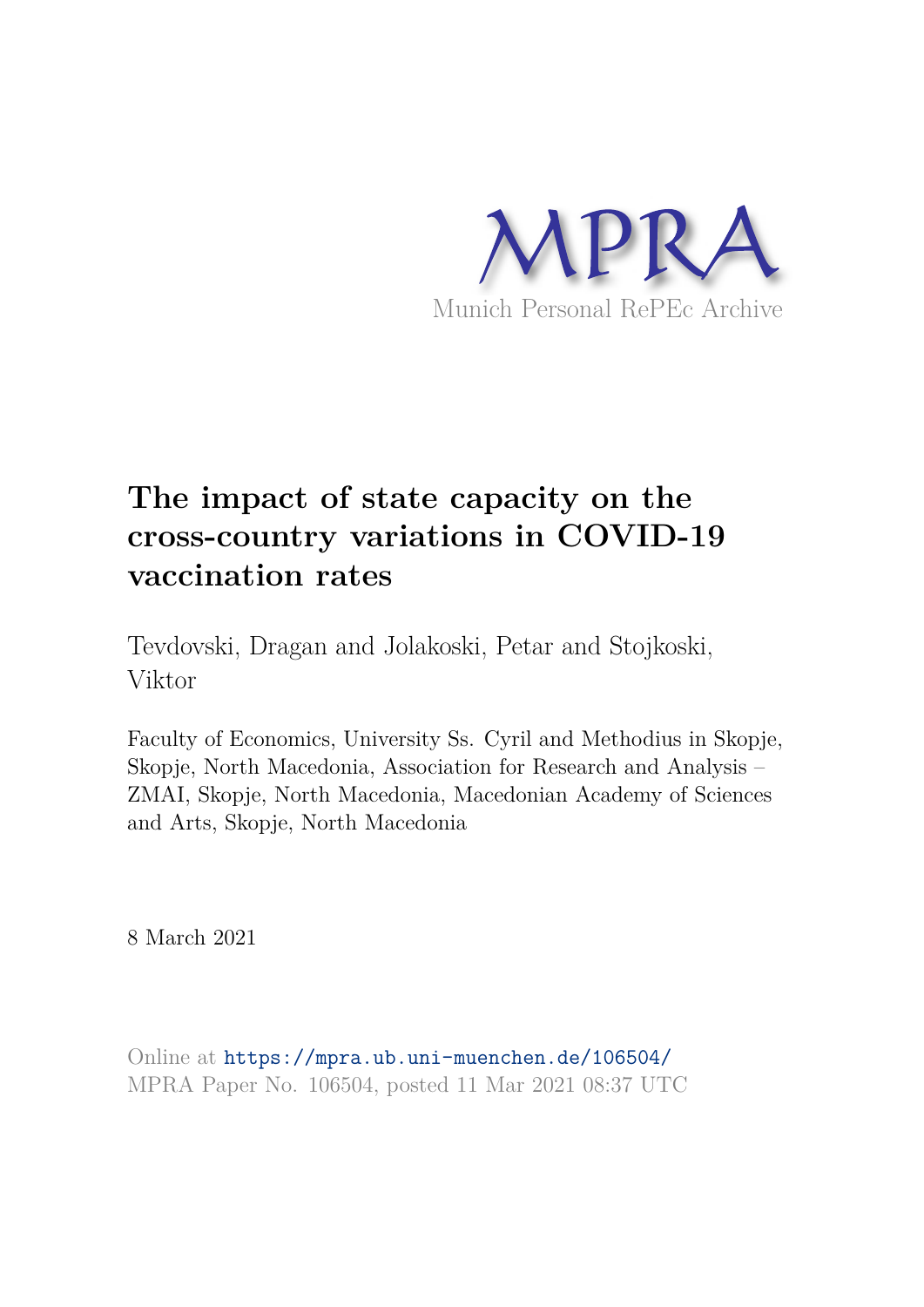## **The impact of state capacity on the cross-country variations in COVID-19 vaccination rates**

#### **Dragan Tevdovski**

Faculty of Economics, University Ss. Cyril and Methodius in Skopje, Skopje, North Macedonia

#### **Petar Jolakoski**

Association for Research and Analysis – ZMAI, Skopje, North Macedonia

### **Viktor Stojkoski**

Faculty of Economics, University Ss. Cyril and Methodius in Skopje, Skopje, North Macedonia, Association for Research and Analysis – ZMAI, Skopje, North Macedonia Macedonian Academy of Sciences and Arts, Skopje, North Macedonia

vstojkoski@eccf.ukim.edu.mk

#### **Abstract**

*The initial period of vaccination shows strong heterogeneity between countries' vaccinations rollout, both in the terms of the start of the vaccination process and in the dynamics of the number of people that are vaccinated. A predominant thesis in the ongoing debate on the drivers of this observed heterogeneity is that a key determinant of the swift and extensive vaccine rollout is state capacity. Here, we utilize two measures that quantify different aspects of the state capacity: i) the external capacity (measured through the soft power and the economic power of the country) and ii) the internal capacity (measured via the country's government effectiveness) and investigate their relationship with the coronavirus vaccination outcome in the initial period (up to 30th January 2021). By using data on 189 countries and a two-step Heckman approach, we find that the economic power of the country and its soft power are robust determinants of whether a country has started with the vaccination process. In addition, the government effectiveness is a key factor that determines vaccine roll-out. Altogether, our findings are in line with the hypothesis that state capacity determines the observed heterogeneity between countries in the initial period of COVID-19 vaccines rollout.* 

**Keywords:** state capacity, COVID-19, Heckman selection

**JEL Codes***:* C54, F51, F63

#### **1. Introduction**

The COVID-19 virus created the most severe global economic crisis since the Global Depression. The recent innovation of COVID-19 vaccines brings hope that the World will exit from the pandemic soon. As a means to provide an equitable access to vaccines for every country, the World Health Organization created the COVAX system. However, the system has so far failed in its goal, and the initial period of vaccination shows strong heterogeneity between countries' vaccinations rollouts. This is observed both in the terms of the start of the vaccination process and in the dynamics of the number of people that are vaccinated. Concretely, until end-January 2021, the vaccination started only in 54 countries in the World, while the COVID-19 vaccines are not accessible for most of the countries. Also, there are high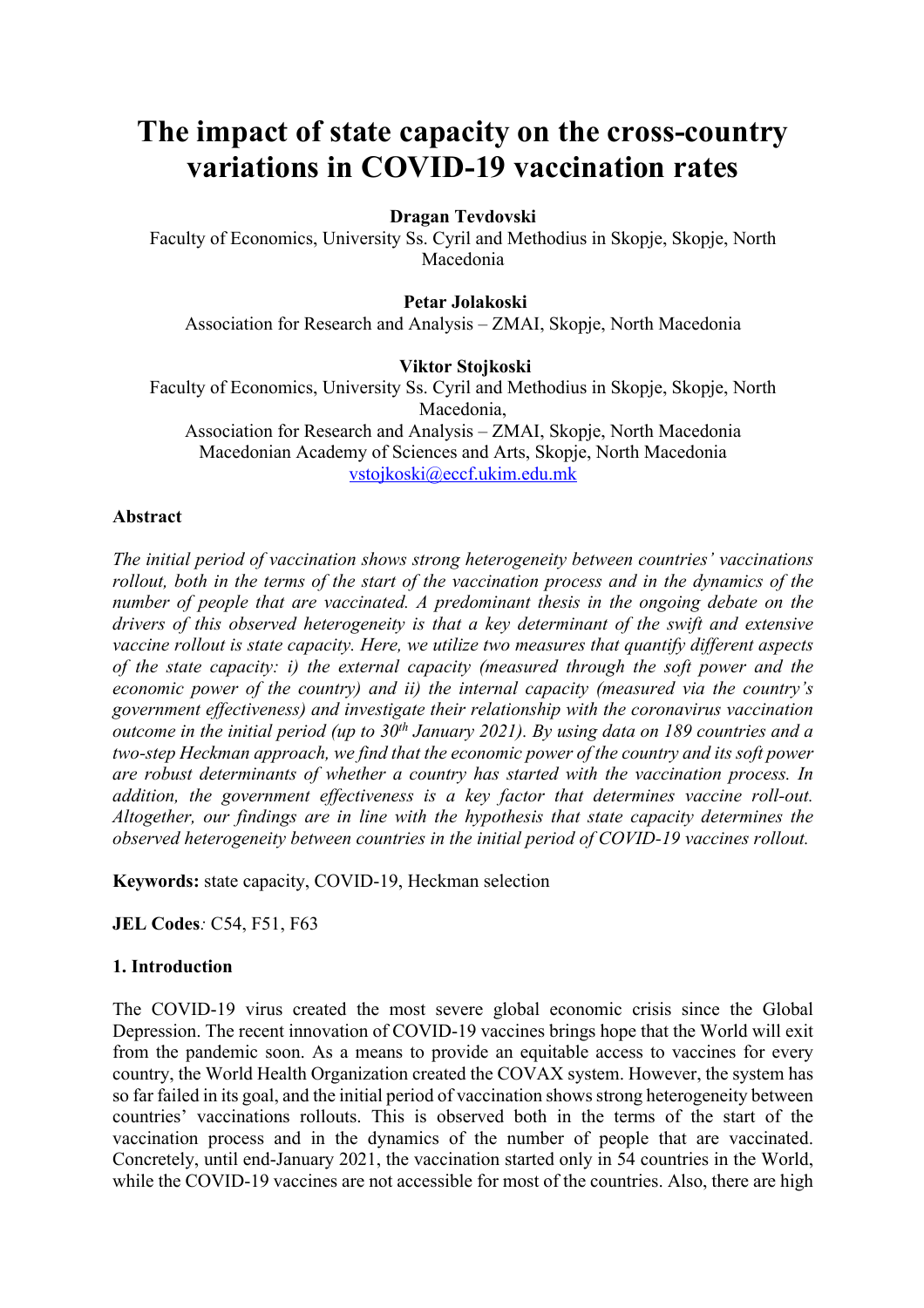discrepancies among the countries in speed of vaccination. Israel is leading with 46,7 administered COVID-19 doses per 100 people, followed by United Arab Emirates 27.1, United Kingdom 10.8 and United States 7.1, while the rest of the countries are below 5 administered COVID-19 doses per 100 people on January 30th, 2021.<sup>1</sup>

A predominant thesis in the ongoing debate on the drivers of this heterogeneity is that a key determinant of the swift and extensive vaccine rollout is *state capacity*. This variable is not strictly defined in the literature but is generally portrayed as a potential source of strength that can fundamentally shape the implementation and the final impact of policies (Cingolani et al. 2015). As such it has attracted renowned interest in studies of economic development over the past decade (for example, Besley and Persson 2010, Acemoglu et al. 2015, Cingolani 2018, Khemani 2019, Williams 2020).

In our work, we bridge the gap between the theoretical debate and empirical evidence by conducting a thorough econometric analysis on the impact of state capacity on the ability of a country to start and implement the vaccination process. For this purpose, we utilize country level data that covers the initial period of the vaccination process, up to January 30<sup>th</sup>, 2021 and model the final outcome (the total number of administered vaccines per capita at the final date). Evidently, the data is censored i.e., most countries display 0 vaccination rate. To circumvent this problem, we assume that countries undergo a process of negotiation with vaccine providers and accept an offer only if it suits their economy. This allows us to describe the vaccination outcome as a two-step Heckman selection model. In the first step, we model the probability that a country has started with the vaccination process by using all available data. In the second step, we model the vaccination rate only for the countries that have started with the vaccination process.

We follow the literature and view the importance of the state capacity in two dimensions that determines COVID-19 vaccination success. The first is external capacity which describes the ability of the state to influence outcomes outside of its territory. In this case, it determines the likelihood that the country will secure reception of vaccines in a time period when vaccine supply is much lower than demand (i.e., a non-censored observation). The second is the internal state capacity. The internal capacity is relevant after the vaccines are received and it determines the speed of vaccination among a country's population.

The impact of the external state capacity on the supply of vaccines is based on the economic power and soft power of the country. As an approximation for economic power, we use the total GDP of the country. In the gravity models of international trade, this observable represents economic mass and is seen as a crude measure of economic power. An additional similar measure can be the export of the country, which is an indicator of the success of an economy in international trade. Nye (2004) defines soft power as the capacity for shaping the preferences of others through appeal and cooperation. While there is no widely accepted measure of the soft power and different rankings focused on different elements of interest, in this paper, we use the membership of the country in the top 30 countries according to the Soft Power 30 index (USC Center of Public Diplomacy, 2020). This is a formal index that ranks countries according to three primary dimensions of soft power: culture, political values and foreign policy, based on theoretical considerations of Nye (2011). For various applications of the index, we refer to Rutland and Kazantsev 2016, Lai 2019, and Kacziba 2020.

We measure the internal state capacity with the World Bank's indicator of government effectiveness. The indicator captures perception about the quality of policies formulation and implementation. As a consequence, it has been widely used as an indicator of the administrative capacity (for example, Lee and Whitford 2009, Hanson and Sigman 2013).

<sup>1</sup> Source: Ourworld in data, https://ourworldindata.org/covid-vaccinations.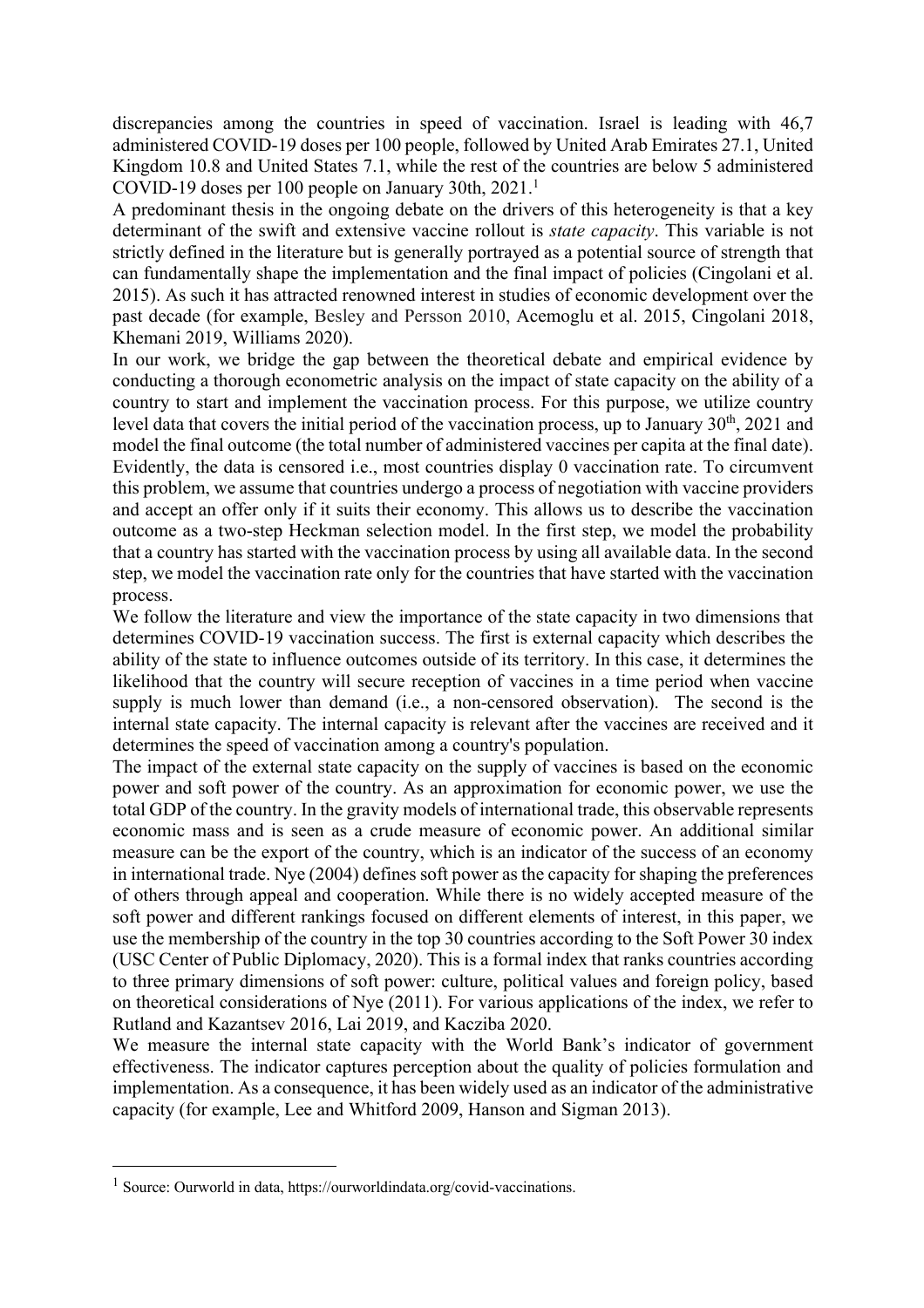After controlling for a large set of potential socio-economic and COVID-19 specific confounders, we find that the economic power of the country and its soft power are robust determinants of the vaccines receipts and start of the vaccination process in the initial period, which is characterized with very limited vaccines supply from producers. In addition, our results suggest that after the vaccines' supply is secured, the internal state capacity, measured by the government effectiveness, is a key factor that determines vaccine roll-out. Altogether, our findings are in line with the hypothesis that state capacity determines the observed heterogeneity between countries in the initial period of COVID-19 vaccines rollout.

The rest of the paper is structured as follows. In Section 2 we present an econometric model. In Section 3 we describe the data used for the testing of our hypotheses. In Section 4 we present our main findings. Section 5 sets out our conclusions.

#### **2. Method**

Countries undergo a process of negotiation with a vaccine provider to determine the quantity and price of vaccines. This process involves a great deal of geopolitics and, in the sense that most of the countries negotiate only with vaccine providers which are recognized by its geopolitical allies. This is evident by the fact that many countries from Eastern Europe in the observed period declined offers of Sinovac from China or Sputnic V from Russia, while failed to secure Western vaccines made by BioNTech-Pfizer, Moderna and AstraZeneca.<sup>2</sup> In addition, there might be skepticism in the quality of certain vaccines. For simplicity we assume that these aspects are translated in the price of the vaccine. The resulting outcome for country  $i$  is the offer for the number of vaccinations per hundred population  $v_i^*$ , which is unobserved. If the offer is above a certain threshold that is acceptable for the price, the country will accept the offer. Moreover, the start of vaccination is conditioned with physical distribution of the vaccines in the observed period.<sup>3</sup> Evidently, there is a bias in the selection of the sample countries used for modeling the COVID-19 vaccination dynamics, as not everyone was able to efficiently negotiate with vaccine providers and to secure receipt of the vaccines.

A simple way to correct for this bias is to utilize a Heckman selection model (Heckman, 1974; Winship, 1992). The model represents a simple two-step approach. In the first step of the estimation procedure, the researcher models the sampling probability of each observation. In our case, this is the selection equation, where we quantify the probability that a certain country has started with the vaccination process. This is modeled as a probit regression of the form

$$
Prob(V_i = 1 | X_{1i}, Z_{1i}) = \Phi(\beta_1 X_{1i} + \gamma Z_{1i}),
$$

where  $V_i$  is an indicator variable which takes value 1 if country *i* has started with the vaccination process, and zero otherwise;  $X_{1i}$  is a vector of potential socio-economic variables that determine the value of  $V_i$ , with  $\beta_1$  being their marginal effects; and  $Z_{1i}$  are control variables that are specific to the COVID-19 dynamics in the country, with  $\gamma$  being their marginal effect. The second step models the observed vaccination rate by correcting the bias in the random error  $u_i$  of the regression using the conditional expectation of the error estimated in the first step. Formally, the second step of the equation is specified as

$$
E(v_i | X_{2i}, Z_{2i}, V_i = 1) = \beta_2 X_{2i} + \delta Z_{2i} + E(u_i | \beta_2 X_{2i} + \delta Z_{2i}).
$$

<sup>&</sup>lt;sup>2</sup> See the report accessed at https://ecfr.eu/article/the-geopolitics-of-covid-vaccines-in-europes-easternneighbourhood/

<sup>&</sup>lt;sup>3</sup> In order to force pharmaceutical companies to fulfil COVID-19 contracts, European Union has introduced a temporary export regime for COVID-19 vaccines on January 30th, 2021.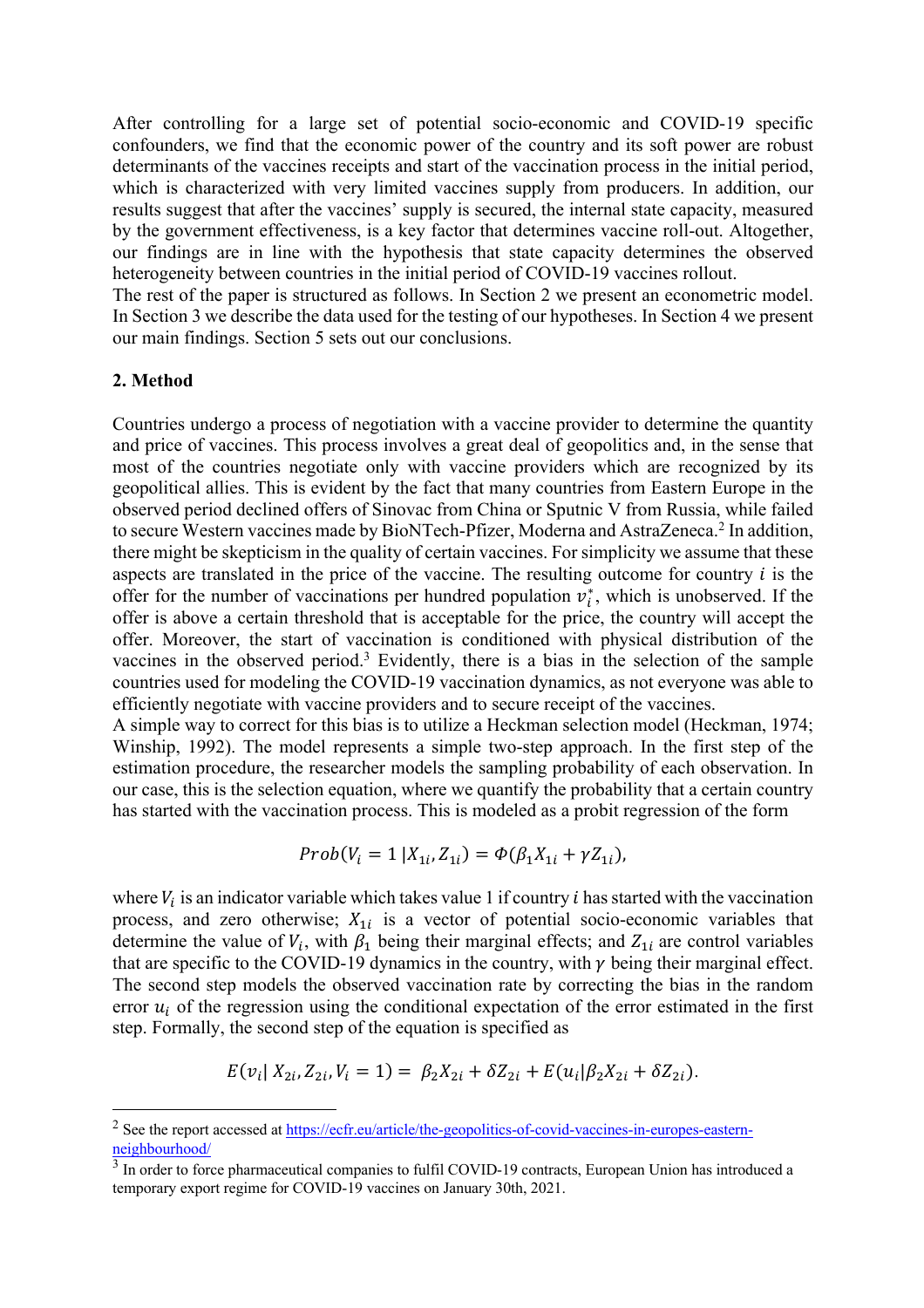In the equation,  $X_{2i}$  is a vector of potential socio-economic variables that determine the vaccination rate of a country which has started the vaccination process, with  $\beta_2$  being their marginal effects; and  $Z_{2i}$  are control variables that are specific to the vaccination rate dynamics in the country.

#### **3. Data**

We obtained COVID-19 number of vaccinations per hundred population data from Our World in Data in Data – Coronavirus (COVID-19) Vaccinations database<sup>4</sup>. The explanatory variables were taken from various sources, as will be explained in the following. For each variable, unless otherwise specified, we take the last available data point as our observation, with the note that we do not take data that came out after January  $30<sup>th</sup> 2021$ . This is because we want to emphasize the role of the country's capacity in being able to deliver COVID-19 vaccines in the initial period of the vaccination process.

In the first step of the model specification, we include two control variables that may govern the probability that a country has started with the vaccination process. They are the log of the registered COVID-19 cases up to the last date of observation and the log of the average daily government response index since the first registered case and up to the last date of observation. The first variable quantifies the magnitude of the health crisis in the country, whereas the second one is an estimate for the government behavior aimed at reducing the impact of the crisis. The data for the registered Cases were taken from the Our World in Data Coronavirus database<sup>5</sup>. The government response index was calculated using the methodology described in (Stojkoski et al., 2020) with input data from the Oxford Government Response Tracker<sup>6</sup>. In addition, the socio-economic variables that may drive the observation of whether a country has started with the vaccination process and are included in our model are: the log of the GDP of the country – measures the size of the economy and its economic power; the log of the share of exports in GDP – quantifies the presence of the country in the global trade market; the log of the total health expenditures as a percent of GDP – provides an proxy for the capacity of the health sector in the country, the log of the Military expenditures as a percent of GDP – determines the hard power of the country, and a dummy quantifying whether the country is included in the top 30 countries that are ranked in terms of soft power – obviously, measuring the soft power of the country.

In the second step, besides the control variables included in the first step we also include the number of days since the first vaccination in the country and dummies for three different types of vaccine providers present in the country i) Western block vaccines (Oxford/Az, Pfizer/BioNTech and Moderna), ii) Chinese vaccines (Sino-Wuhan) and iii) Russian vaccines (Sputnik). The first quantity is a measure for the duration of the vaccination process in the country, whereas the second one is an approximation for the heterogeneity in the vaccine choices of a country and indirectly it may be a quantity for the geopolitical orientation of the country. Moreover, in the second step we include each of the socio-economic variables except the soft power dummy, which is now substituted with our measure for the internal capacity of the country – the government effectiveness**.** Also, we include the log of the share of persons above 65 years of age in the total population of the country. We expect that countries with older populations also speed up with the vaccination process as they are the most succeptible group

<sup>4</sup> Available at https://ourworldindata.org/covid-vaccinations.

<sup>5</sup> Available at https://ourworldindata.org/coronavirus.

<sup>6</sup> Available at https://www.bsg.ox.ac.uk/research/research-projects/coronavirus-government-response-tracker.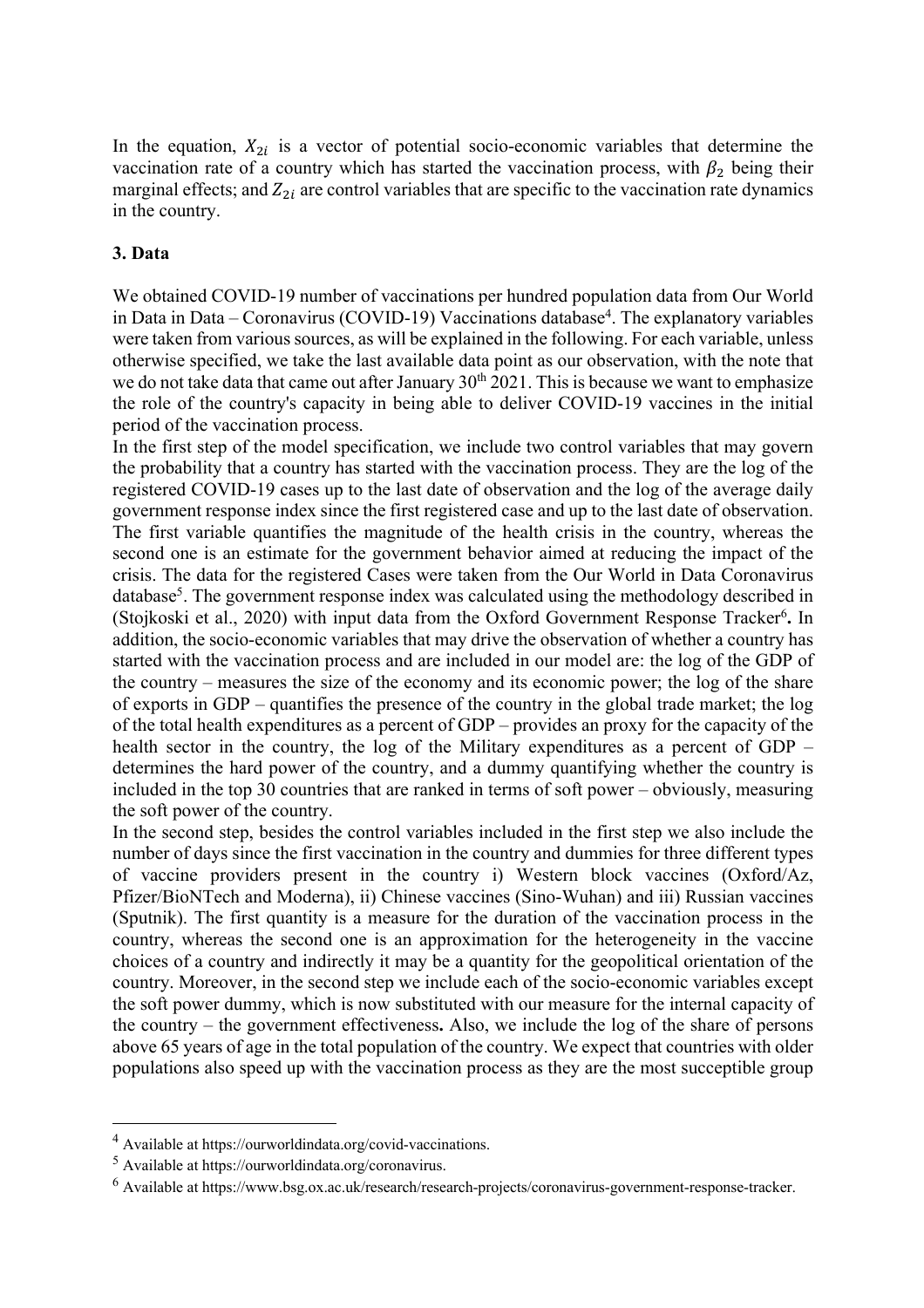to the disease. Data sources, variable descriptions and their abbreviations are presented in more detail in Appendix, Table A1.

Column 1 of Table 1 gives the mean value for each variable included in the sample. Columns 2 and 3 of the same table, give the summary statistics divided by group of countries which respectively have started and have not yet started the vaccination process. In total, only 56 of the 189 countries included in the sample have started with the vaccination process. Interestingly, the countries which started with the vaccination process also reported a higher number of registered cases per capita and had a stricter government response. Moreover, they had higher GDP, larger exports as well as health and military expenditures as a percent of GDP, older population and had more efficient government. All of this suggests that there are significant discrepancies in the economic performance of the countries which started with the vaccination process and those that have not.

|                                       |                      | <b>Started vaccination</b> |         |  |  |
|---------------------------------------|----------------------|----------------------------|---------|--|--|
| Variable                              | <b>All countries</b> | <b>No</b>                  | Yes     |  |  |
| Vaccinations p.h.p (log)              | 0.55                 |                            | 0.55    |  |  |
|                                       | (1.57)               |                            | (1.57)  |  |  |
| COVID-19 cases p.m.p (log)            | 8.47                 | 7.75                       | 10.21   |  |  |
|                                       | (2.31)               | (2.28)                     | (1.17)  |  |  |
| Days (first vaccine - last vaccine)   | 27.11                |                            | 27.11   |  |  |
|                                       | (10.24)              |                            | (10.24) |  |  |
| Government response (log)             | 57.22                | 56.83                      | 58      |  |  |
|                                       | (11.56)              | (12.76)                    | (8.70)  |  |  |
| GDP (log)                             | 25.05                | 24.32                      | 26.67   |  |  |
|                                       | (2.24)               | (2.04)                     | (1.76)  |  |  |
| GDP per capita, PPP (log)             | 9.41                 | 8.92                       | 10.49   |  |  |
|                                       | (1.16)               | (1.02)                     | (0.61)  |  |  |
| Exports (% of GDP, log)               | 3.57                 | 3.45                       | 3.84    |  |  |
|                                       | (0.61)               | (0.58)                     | (0.61)  |  |  |
| Health expenditures (% of GDP, log)   | 1.77                 | 1.69                       | 1.97    |  |  |
|                                       | (0.43)               | (0.44)                     | (0.36)  |  |  |
| Military expenditures (% of GDP, log) | 0.39                 | 0.33                       | 0.51    |  |  |
|                                       | (0.92)               | (1.03)                     | (0.67)  |  |  |
| Government effectiveness              | $-0.05$              | $-0.43$                    | 0.83    |  |  |
|                                       | (0.99)               | (0.84)                     | (0.74)  |  |  |
| Population 65+ (log)                  | 0.55                 | 0.41                       | 0.86    |  |  |
|                                       | (0.46)               | (0.38)                     | (0.48)  |  |  |
| <b>Number of countries</b>            | 189                  | 133                        | 56      |  |  |

#### **Table 1. Descriptive statistics**

Note: Standard deviation in parentheses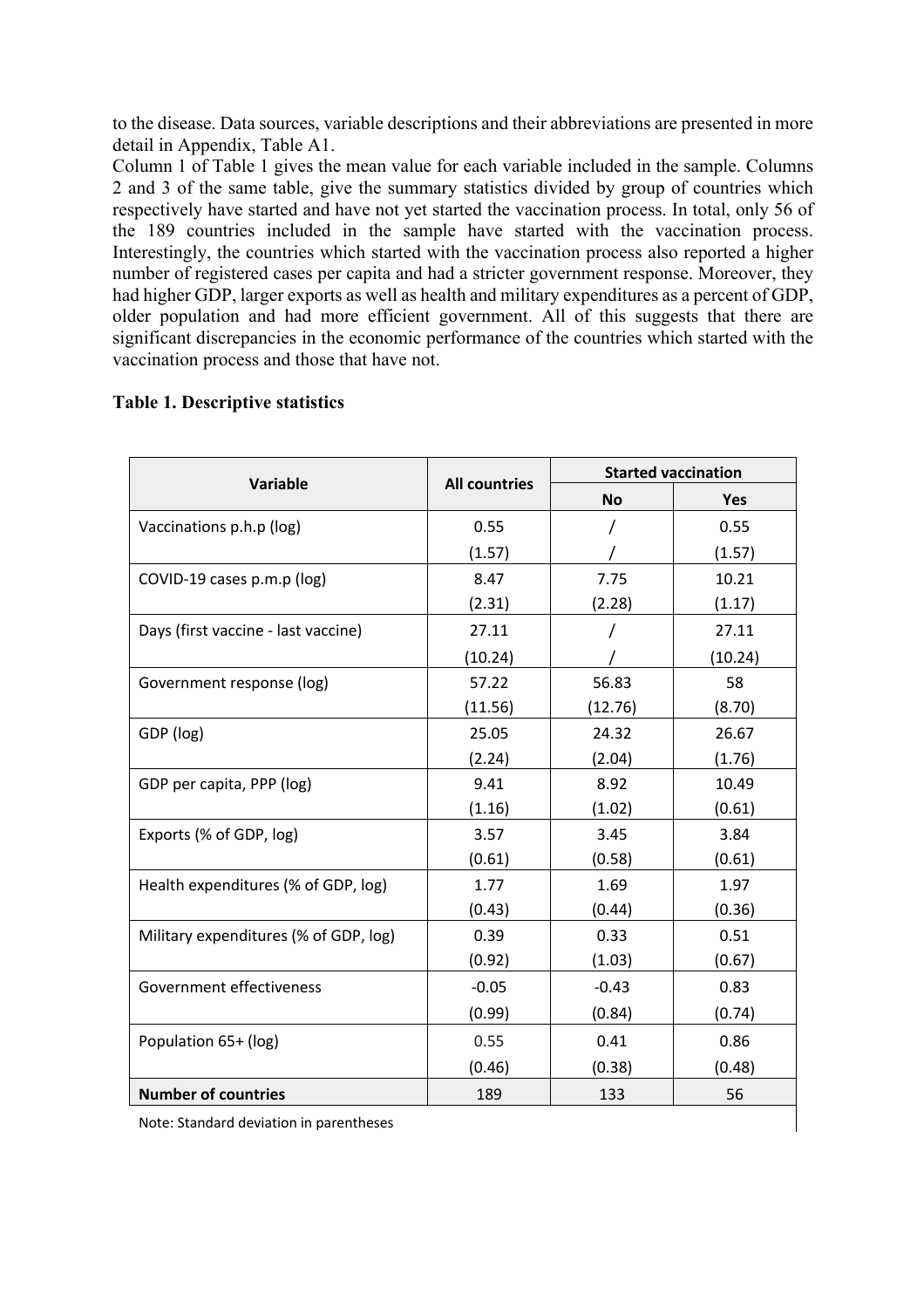### **4. Results**

#### **4.1 Descriptive Analysis**

We begin the analysis with a graphical representation of the association between the economic power and the probability for the country to start with the vaccination process in the initial period (December 15th 2020 - January 30th 2021). In this aspect, Figure 1 compares the boxplot of the log of GDP of the countries that started with the vaccination with the boxplot of the log of GDP of the countries that did not start in the observed period. The group of countries that started the vaccination process not only have a higher median, minimum and maximum, but also its first quartile is almost equal to the third quartile of the group of countries that did not start the vaccination process.



#### **Figure 1. Boxplots based on GDP.**

In more detail in Figure 2 we present with dots all 189 studied countries. Also, we plot the conditional probability density that a country started vaccination, given its GDP (in logs). The line shows that higher values of GDP lead to an increase in the probability that a country starts the vaccination process. Moreover, on this figure the countries that are in top 30 countries according to soft power are marked with orange. The vaccination started in 87% of the countries that are members of the Soft power 30. The four top soft power 30 countries where vaccinations did not start are characterized with low levels of daily COVID-19 cases (they are Australia, New Zealand, Japan and South Korea).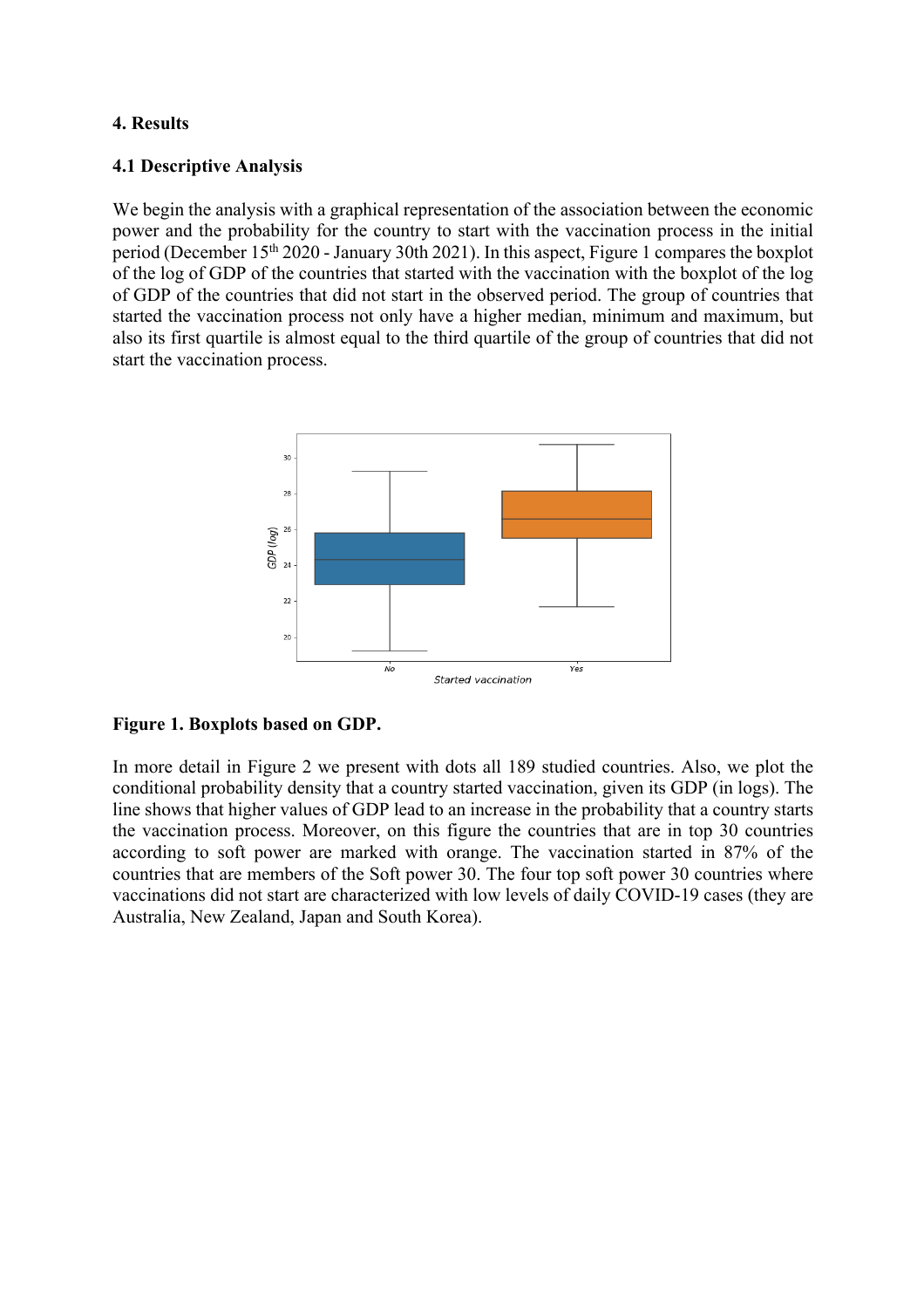

**Figure 2. Conditional probability density for a country to start the vaccination process given its GDP.** The filled background color indicates the 95% confidence interval.

In Figure 3, we present a scatterplot between government effectiveness and vaccination rate for all 56 countries that started with vaccination in the observed period. The plot uncovers a positive relationship between observed variables, implying that countries with higher government effectiveness achieved higher numbers of vaccinated persons, i.e., vaccination rate.



**Figure 3. Relationship between government effectiveness and vaccination rate**. The line shows the linear relationship between the variables (significant at 1%).

#### **4.2 Heckman selection model results**

Mirroring our theoretical model, the empirical analysis follows the described two-step process. In the first step, we quantify the probability for the start of the vaccination process in the observed period. The second step models the observed vaccination rate.

The results of the Heckman selection model are presented in Table 2. Columns (1-2) give the model estimates with only the control variables included in the model, Columns 3-12,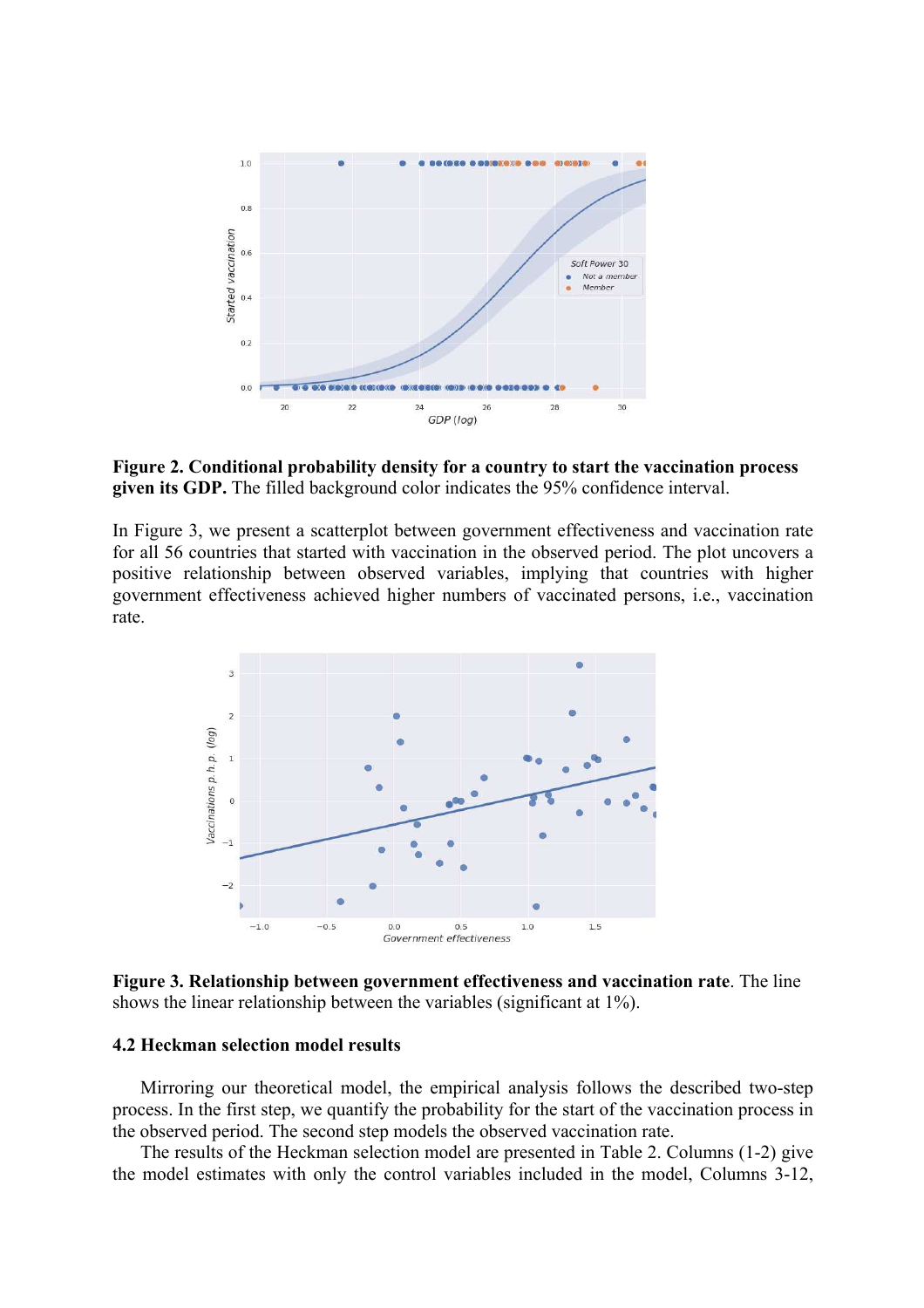represent results with four different specifications for the COVID-19 vaccination process. In each model, the dependent variable of the first step is marked with *started*, while in the second step with *lvac*. The estimated coefficients of the first model, as given in Columns 1 and 2 show that the registered COVID-19 cases are significant in both steps and that the number of days since the start of vaccination is significant in the second step, while the government response index is not significant. The positive coefficients imply that more registered COVID-19 cases in the country increases the probability country to start with the vaccinations in the observed period and also that more registered COVID-19 cases speed up the vaccination rate in the observed period. Also, as expected, more days since the start of vaccination lead to higher vaccination rate.

In the second model, given in Columns 3-4 of the same table, we add our measures of soft country capacity to the estimation. The results reveal that the country's membership in the top 30 soft power increases the probability that the country received vaccines and started with the vaccinations in the observed period. Also, the positive and significant government effectiveness coefficient implies that higher government effectiveness leads to higher vaccination rate in the country.

The third model (Columns 5-6) includes additional variables in both steps in order to check whether the capacity of the health sector or military power of the country influences the vaccination process. The estimated coefficients show that the capacity of the health sector in the country (the log of the total health expenditures as a percent of GDP) and the hard power of the country (the log of the military expenditures as a percent of GDP) are not significant determinants of the probability country to started with vaccination in observed period, while the soft power is still significant and positive. Similarly, these additionally added variables do not display a significant effect on the vaccination rate in the country.

The fourth model (Columns 7-8) is augmented with economic and demographic variables. In the first step, it additionally includes the log of the GDP and the log of the share of exports in GDP, while in the second step it additionally includes log of the GDP and share of the population above 65-years as the riskiest population group. The estimated coefficients in the first step show that both economic variables are significant and positive, implying that the size of the economy and the presence of the country in the international trade matter for both the probability that the country started with the vaccination process and the speed with which it distributes. Also, the soft power remains positive and significant. Additionally, the estimated coefficients in the second step show that the size of the economy and the share of the population above 65 years age are not significant, as well as previously added variables, while the days since the start of vaccination and government effectiveness remains significant and positive.

The estimated coefficients in each of the Heckman selection models back our theoretical claims. In every case, the economic power increases the probability that a country will secure the receipt of vaccines in the initial period of the start of vaccination. The bigger size of the economy represents a bigger market for the vaccine supplier and gives the country a better negotiation position. Also, stronger relative export capacity of the economy represents more importance in international trade and improves the prospects of the country to receive vaccines. Moreover, economic power is not a sole determinant of vaccine receipt, but also the soft power matters. We argue that the reason for this is not only limited supply of the vaccines in the period from December  $15<sup>th</sup>$  2020 to January  $30<sup>th</sup>$  2021, but also the fact that the competition for vaccines is not between private subjects, but between governments, which use their diplomatic and other apparatus. In addition, it is important to note that more registered COVID-19 cases mean more pressure on governments to find a way to secure the vaccines receipt in the initial period. Similarly, once the vaccines are secured, the speed of the vaccination depends on the government effectiveness to organize and execute the process of vaccinations, as well as the time of the realization of the process.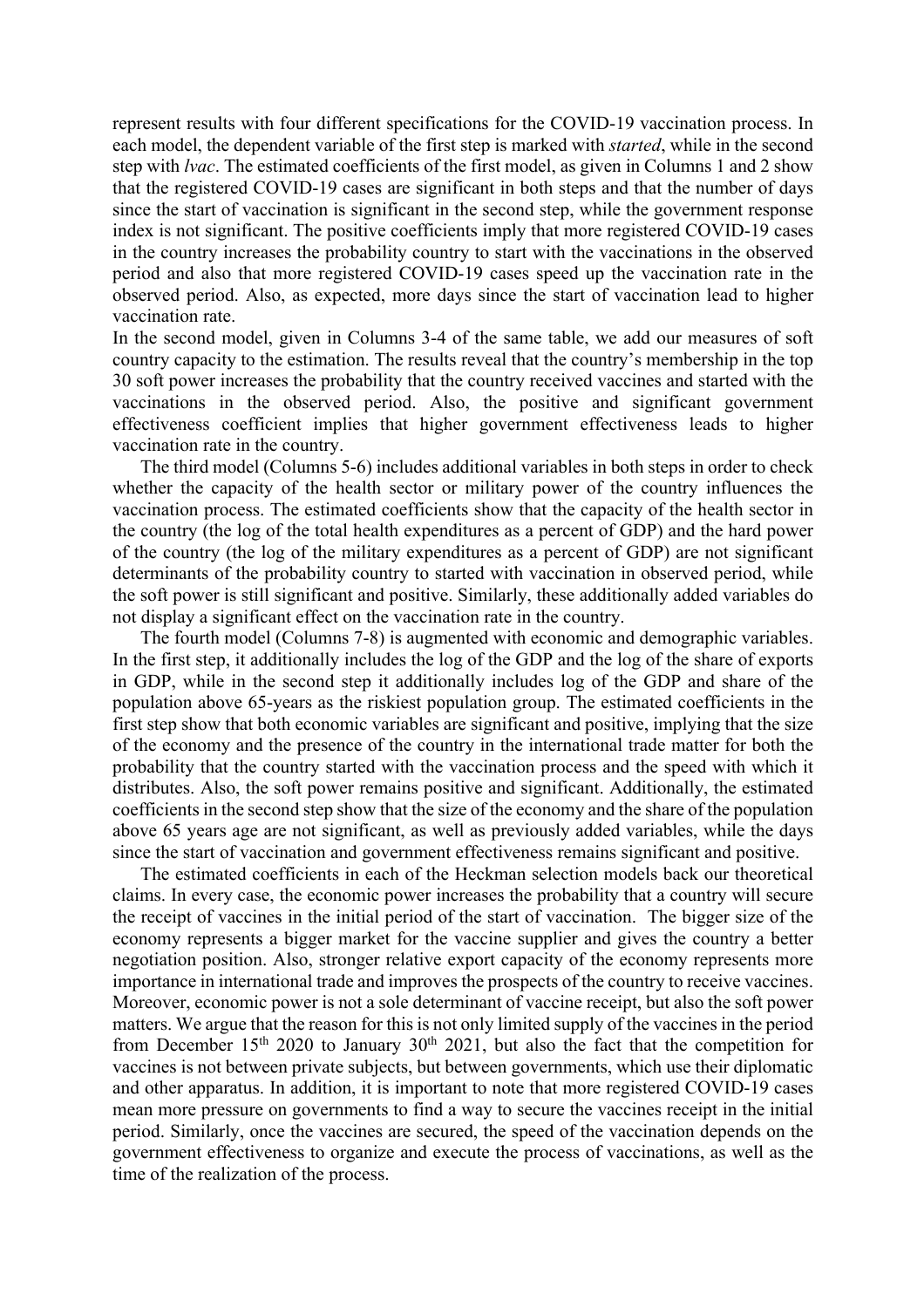In the last model, we substitute the total GDP of the country with the GDP per capita and use it to check the significance of the predictors. In this case, the soft power variable is again a positive and significant predictor of the start of the vaccination, together with the number of registered COVID-19 cases and GDP per capita, which is an alternative measure of the economic power of the country, while the other variables remain not significant as in the previous models. In the second step, we observe that a significant predictor of the vaccination rate is only the number of the days since the first start of vaccination, whereas the newly included GDP per capita and the only variable that was previously significant, the government effectiveness, are not able to explain the COVID-19 vaccination dynamics together. However, the lost significance of the government effectiveness can be explained with high correlation between GDP per capita and government effectiveness (0.83). In Figure A1 in the appendix, we present a correlation matrix between all included variables in the analysis.

|                 |            | Model 1    |             | Model 2                |            | Model 3     | Model 4    |                         | Model 5    |                        |
|-----------------|------------|------------|-------------|------------------------|------------|-------------|------------|-------------------------|------------|------------------------|
|                 | (1)        | (2)        | (3)         | (4)                    | (5)        | (6)         | (7)        | (8)                     | (9)        | (10)                   |
| <b>VARIABLE</b> | Vaccinati  | Started    | Vaccinati   | Started                | Vaccinati  | Started     | Vaccinati  | Started                 | Vaccinati  | Started                |
|                 | ons p.h.p. | vaccinatio | ons p.h.p.  | vaccinatio             | ons p.h.p. | vaccinatio  | ons p.h.p. | vaccination             | ons p.h.p. | vaccinatio             |
|                 | (log)      | n          | (log)       | n                      | (log)      | $\mathbf n$ | (log)      |                         | (log)      | $\mathbf n$            |
|                 |            |            |             |                        |            |             |            |                         |            |                        |
| cases $(log)$   | $0.361**$  | $0.525***$ | $0.297**$   | $0.504***$             | $0.315***$ | $0.567***$  | $0.304**$  | $0.469***$              | $0.254**$  | $0.387**$              |
|                 | (0.165)    | (0.130)    | (0.123)     | (0.096)                | (0.121)    | (0.145)     | (0.146)    | (0.120)                 | (0.128)    | (0.150)                |
| days            | $0.087***$ |            | $0.069***$  |                        | $0.085***$ |             | $0.071***$ |                         | $0.068***$ |                        |
|                 | (0.018)    |            | (0.015)     |                        | (0.020)    |             | (0.018)    |                         | (0.019)    |                        |
| gov response    | $-0.900$   | $-0.452$   |             |                        | $-0.889$   | $-0.205$    | $-0.356$   | 0.086                   | $-0.502$   | 0.021                  |
| (log)           |            |            |             |                        |            |             |            |                         |            |                        |
|                 | (1.276)    | (0.517)    |             |                        | (1.232)    | (0.716)     | (1.287)    | (0.818)                 | (1.334)    | (0.750)                |
| $GDP$ (log)     |            |            |             |                        |            |             | $-0.178$   | $0.400***$              |            |                        |
|                 |            |            |             |                        |            |             | (0.199)    | (0.127)                 |            |                        |
| gdp_ppp_pc      |            |            |             |                        |            |             |            |                         | 0.574      | $0.737***$             |
| (log)           |            |            |             |                        |            |             |            |                         |            |                        |
|                 |            |            |             |                        |            |             |            |                         | (0.697)    | (0.281)                |
| $\exp (log)$    |            |            |             |                        |            | 0.320       |            | $1.090***$              |            | $-0.022$               |
|                 |            |            |             |                        |            | (0.309)     |            | (0.378)                 |            | (0.344)                |
| health exp      |            |            |             |                        | $-0.328$   | $-0.521$    | 0.037      | 0.044                   | $-0.439$   | $-0.323$               |
| (log)           |            |            |             |                        |            |             |            |                         |            |                        |
|                 |            |            |             |                        | (0.560)    | (0.515)     | (0.819)    | (0.555)                 | (0.543)    | (0.599)                |
| military exp    |            |            |             |                        | 0.239      | 0.180       | 0.281      | $-0.005$                | 0.245      | 0.124                  |
| (log)           |            |            |             |                        |            |             |            |                         |            |                        |
|                 |            |            |             |                        | (0.267)    | (0.193)     | (0.215)    | (0.202)                 | (0.233)    | (0.177)                |
| gov_eff         |            |            | $0.718***$  |                        |            |             | $0.782***$ |                         | 0.335      |                        |
|                 |            |            | (0.217)     |                        |            |             | (0.255)    |                         | (0.525)    |                        |
| pop_65 (log)    |            |            |             |                        |            |             | $-0.221$   |                         | $-0.003$   |                        |
|                 |            |            |             |                        |            |             | (0.427)    |                         | (0.406)    |                        |
| Soft Power 30   |            |            |             | $2.129***$             |            | $2.337***$  |            | $1.224**$               |            | 1.286***               |
|                 |            | $-3.408*$  | $-5.120***$ | (0.352)<br>$-5.538***$ |            | (0.435)     |            | (0.487)<br>$-19.707***$ | $-6.979$   | (0.368)<br>$-10.902**$ |
| Constant        | $-2.022$   |            |             |                        | $-0.878$   | $-5.519$    | 1.746      |                         |            |                        |
|                 | (5.632)    | (1.872)    | (1.213)     | (0.935)                | (5.597)    | (3.423)     | (10.182)   | (6.337)                 | (6.517)    | (4.322)                |
| Observations    | 165        | 165        | 187         | 187                    | 151        | 151         | 148        | 148                     | 148        | 148                    |
|                 |            |            |             |                        |            |             |            |                         |            |                        |

Robust standard errors in parentheses. Every model includes dummies for the three types of vaccines i) Western block, ii) Chinese and iii) Russian.

\*\*\* p<0.01, \*\* p<0.05, \* p<0.1

In Tables 3 and 4 we test the robustness of our results by performing two series of outliers check. In particular, in Table 3 we remove the countries that are below the 5th and above the 95th percentile in terms of the magnitude of government effectiveness and GDP, whereas in Table 4 we remove the countries that are above the 95th percentile in terms of the observed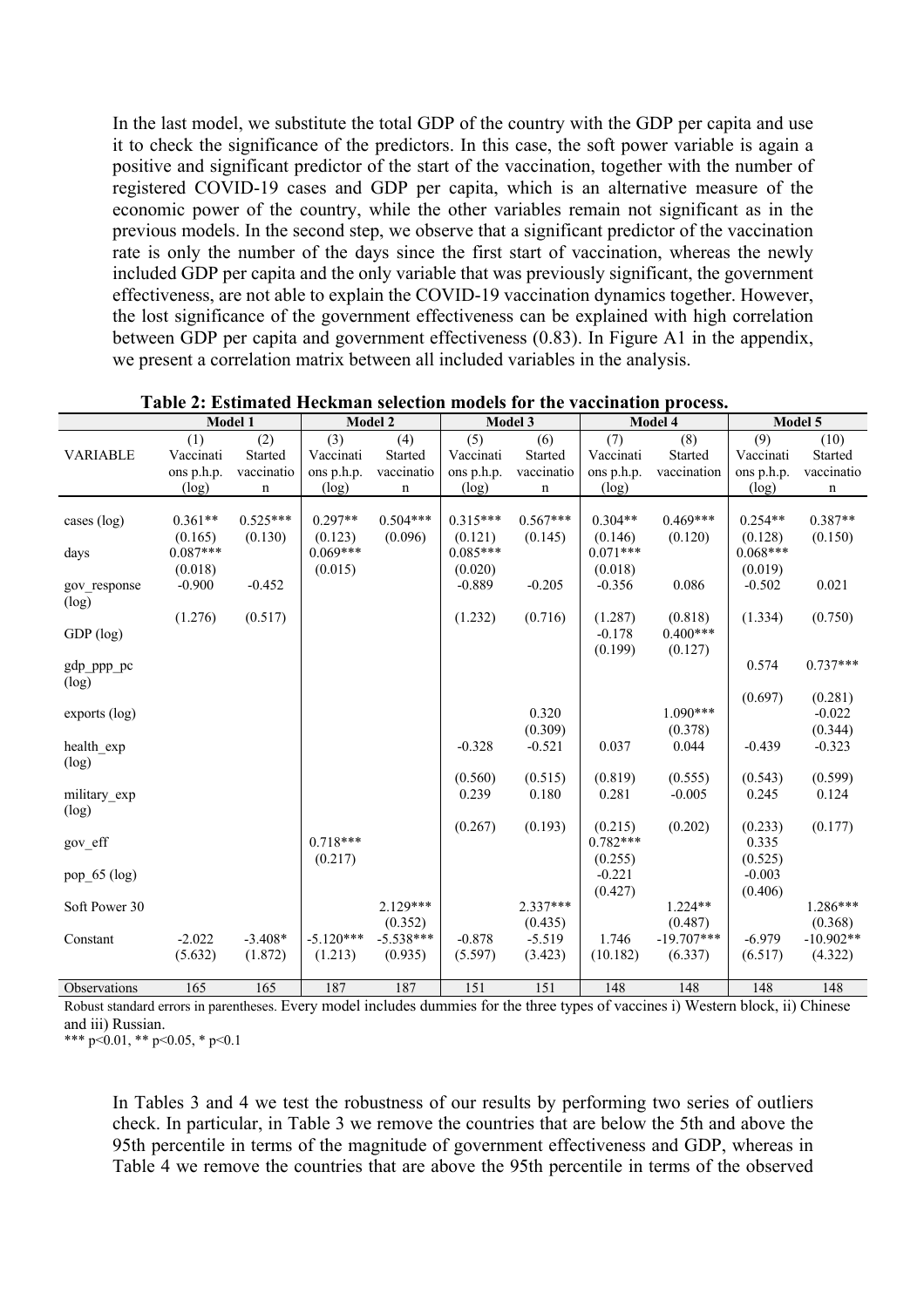vaccination rate up until January 30th. In both cases, we repeat the estimation of the first four models discussed above, and each time our measures of soft power and external capacity remain significant predictors with a positive magnitude of, respectively, the probability that a country will start with the vaccination process and the vaccination rate in the initial period. Hence, our results are robust against the presence of outliers.

| Table 3: Estimated Heckman selection models (gov. effectiveness and GDP outliers |  |  |  |
|----------------------------------------------------------------------------------|--|--|--|
| excluded).                                                                       |  |  |  |

|                   |            | Model 1     |            | <b>Model 2</b> |            | Model 3     |            | Model 4            |
|-------------------|------------|-------------|------------|----------------|------------|-------------|------------|--------------------|
|                   | (1)        | (2)         | (3)        | (4)            | (5)        | (6)         | (7)        | (8)                |
| <b>VARIABLES</b>  | Vaccinatio | Started     | Vaccinatio | Started        | Vaccinatio | Started     | Vaccinatio | Started            |
|                   | ns p.h.p.  | vaccination | ns p.h.p.  | vaccination    | ns p.h.p.  | vaccination | ns p.h.p.  | vaccination        |
|                   | (log)      |             | (log)      |                | (log)      |             | (log)      |                    |
|                   |            |             |            |                |            |             |            |                    |
| cases $(log)$     | $0.518*$   | $0.821***$  | 0.113      | $0.692***$     | $0.711*$   | $0.600***$  | 0.228      | $0.504***$         |
|                   | (0.309)    | (0.169)     | (0.316)    | (0.143)        | (0.383)    | (0.160)     | (0.487)    | (0.136)            |
| days              | $0.083***$ |             | $0.065***$ |                | $0.070**$  |             | $0.063**$  |                    |
|                   | (0.024)    |             | (0.018)    |                | (0.035)    |             | (0.028)    |                    |
| gov response      | $-1.642$   | $-0.618$    |            |                | $-1.537$   | $-0.187$    | $-0.824$   | 0.120              |
| (log)             |            |             |            |                |            |             |            |                    |
|                   | (1.788)    | (0.704)     |            |                | (1.656)    | (0.808)     | (1.749)    | (0.915)            |
| GDP (log)         |            |             |            |                |            |             | $-0.243$   | $0.313**$          |
|                   |            |             |            |                |            | 0.667       | (0.237)    | (0.140)<br>1.284** |
| $exports$ (log)   |            |             |            |                |            | (0.460)     |            | (0.561)            |
|                   |            |             |            |                | $-1.575*$  | 0.214       | $-1.134$   | 0.560              |
| health $exp(log)$ |            |             |            |                | (0.957)    | (0.594)     | (1.413)    | (0.680)            |
| military_exp      |            |             |            |                | 0.040      | 0.333       | 0.040      | 0.159              |
| (log)             |            |             |            |                |            |             |            |                    |
|                   |            |             |            |                | (0.347)    | (0.240)     | (0.258)    | (0.231)            |
| gov_eff           |            |             | $1.405***$ |                |            |             | $1.447***$ |                    |
|                   |            |             | (0.454)    |                |            |             | (0.535)    |                    |
| pop_65 (log)      |            |             |            |                |            |             | $-0.166$   |                    |
|                   |            |             |            |                |            |             | (0.473)    |                    |
| Soft Power 30     |            |             |            | $1.735***$     |            | 1.599***    |            | 0.879*             |
|                   |            |             |            | (0.307)        |            | (0.355)     |            | (0.525)            |
| Constant          | $-1.209$   | $-5.795*$   | $-3.442$   | $-7.327***$    | 0.834      | $-8.669*$   | 8.852      | $-19.759**$        |
|                   | (9.037)    | (2.998)     | (3.466)    | (1.443)        | (9.224)    | (4.832)     | (13.238)   | (8.104)            |
|                   |            |             |            |                |            |             |            |                    |
| Observations      | 131        | 131         | 142        | 142            | 123        | 123         | 123        | 123                |

Robust standard errors in parentheses. Every model includes dummies for the three types of vaccines i) Western block, ii) Chinese and iii) Russian.

\*\*\* p<0.01, \*\* p<0.05, \* p<0.1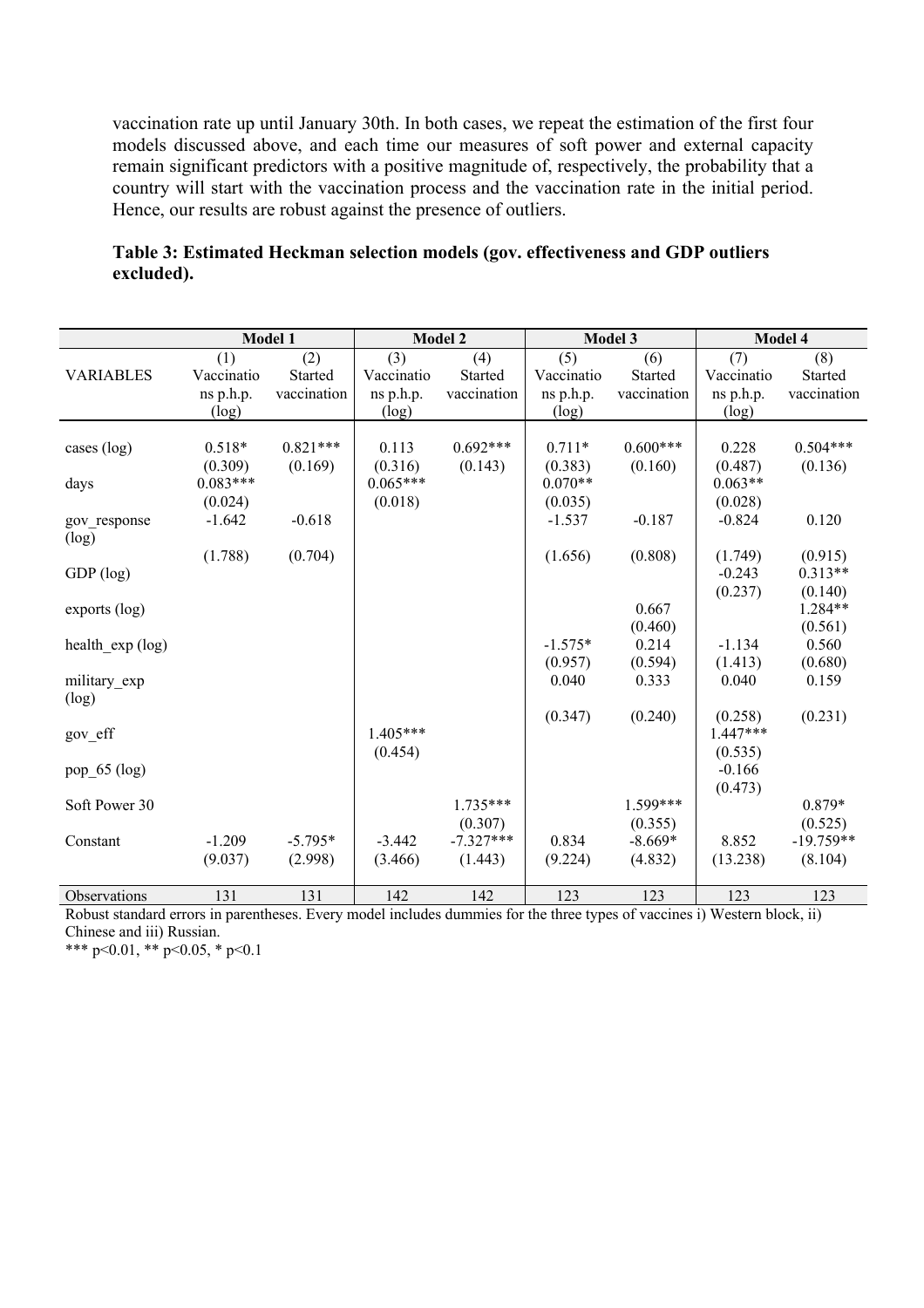|                  |            | <b>Model 1</b> |             | <b>Model 2</b> |                  | Model 3             |                  | Model 4              |
|------------------|------------|----------------|-------------|----------------|------------------|---------------------|------------------|----------------------|
|                  | (1)        | (2)            | (3)         | (4)            | (5)              | (6)                 | (7)              | (8)                  |
| <b>VARIABLES</b> | Vaccinatio | Started        | Vaccinatio  | Started        | Vaccinatio       | Started             | Vaccinatio       | Started              |
|                  | ns p.h.p.  | vaccination    | ns p.h.p.   | vaccination    | ns p.h.p.        | vaccination         | ns p.h.p.        | vaccination          |
|                  | $(\log)$   |                | (log)       |                | (log)            |                     | (log)            |                      |
|                  |            |                |             |                |                  |                     |                  |                      |
| cases (log)      | $0.425***$ | $0.516***$     | $0.290***$  | $0.496***$     | $0.284**$        | $0.556***$          | $0.331***$       | $0.488***$           |
|                  | (0.145)    | (0.130)        | (0.105)     | (0.099)        | (0.115)          | (0.142)             | (0.092)          | (0.125)              |
| days             | $0.088***$ |                | $0.070***$  |                | $0.079***$       |                     | $0.064***$       |                      |
|                  | (0.016)    |                | (0.013)     |                | (0.018)          |                     | (0.017)          |                      |
| gov response     | $-0.490$   | $-0.403$       |             |                | $-0.250$         | $-0.084$            | 1.091            | 0.242                |
| (log)            |            |                |             |                |                  |                     |                  |                      |
|                  | (1.081)    | (0.511)        |             |                | (1.017)          | (0.732)             | (0.982)          | (0.881)              |
| GDP (log)        |            |                |             |                |                  |                     | 0.042            | $0.498***$           |
|                  |            |                |             |                |                  | 0.276               | (0.101)          | (0.118)<br>$1.163**$ |
| exports (log)    |            |                |             |                |                  |                     |                  |                      |
|                  |            |                |             |                | 0.195            | (0.298)<br>$-0.497$ | $-0.583$         | (0.454)<br>0.107     |
| health_exp (log) |            |                |             |                |                  | (0.518)             |                  |                      |
|                  |            |                |             |                | (0.473)<br>0.076 | 0.158               | (0.591)<br>0.265 | (0.605)<br>$-0.020$  |
| military exp     |            |                |             |                |                  |                     |                  |                      |
| (log)            |            |                |             |                | (0.199)          | (0.202)             | (0.161)          | (0.215)              |
| gov_eff          |            |                | $0.573***$  |                |                  |                     | $0.519**$        |                      |
|                  |            |                | (0.182)     |                |                  |                     | (0.217)          |                      |
| pop_65 (log)     |            |                |             |                |                  |                     | $0.633**$        |                      |
|                  |            |                |             |                |                  |                     | (0.315)          |                      |
| Soft Power 30    |            |                |             | $2.197***$     |                  | $2.407***$          |                  | $1.191**$            |
|                  |            |                |             | (0.352)        |                  | (0.416)             |                  | (0.488)              |
| Constant         | $-4.431$   | $-3.545*$      | $-4.660***$ | $-5.526***$    | $-3.570$         | $-5.856$            | $-11.672**$      | $-23.542***$         |
|                  | (4.492)    | (1.870)        | (1.063)     | (0.966)        | (4.507)          | (3.602)             | (5.432)          | (6.985)              |
|                  |            |                |             |                |                  |                     |                  |                      |
| Observations     | 162        | 162            | 184         | 184            | 148              | 148                 | 145              | 145                  |

#### **Table 4: Estimated Heckman selection models (vaccination rate outliers excluded).**

Robust standard errors in parentheses. Every model includes dummies for the three types of vaccines i) Western block, ii) Chinese and iii) Russian.

\*\*\* p<0.01, \*\* p<0.05, \* p<0.1

#### **5. Conclusion**

We investigated the potential impact of state capacity on the ability of a country to start and implement the vaccination process in the initial COVID-19 vaccination period from December  $15<sup>th</sup>$  2020 to January  $30<sup>th</sup>$  2021. This was done by considering variables that can determine the likelihood that the country will secure reception of vaccines in a time period when vaccine supply is much lower than demand, as well as the variables that possibly affect the speed of the vaccination once the vaccines are received. By utilizing a Heckman two-step selection approach, in the first step, we quantified the probability for a certain country to start with the vaccination process in the observed period, based on the sample of 189 countries. In the second step, we modeled the observed vaccination rate in the countries that started with vaccination. The results of the model showed that economic power increases the probability that a country will secure the receipt of vaccines in the initial period of the start of vaccination. However, this is not the sole determinant, and the soft power of a country also matters. Moreover, once the vaccines are secured, we found that the speed of the vaccination is related with the government's effectiveness to organize and execute the process of vaccinations, as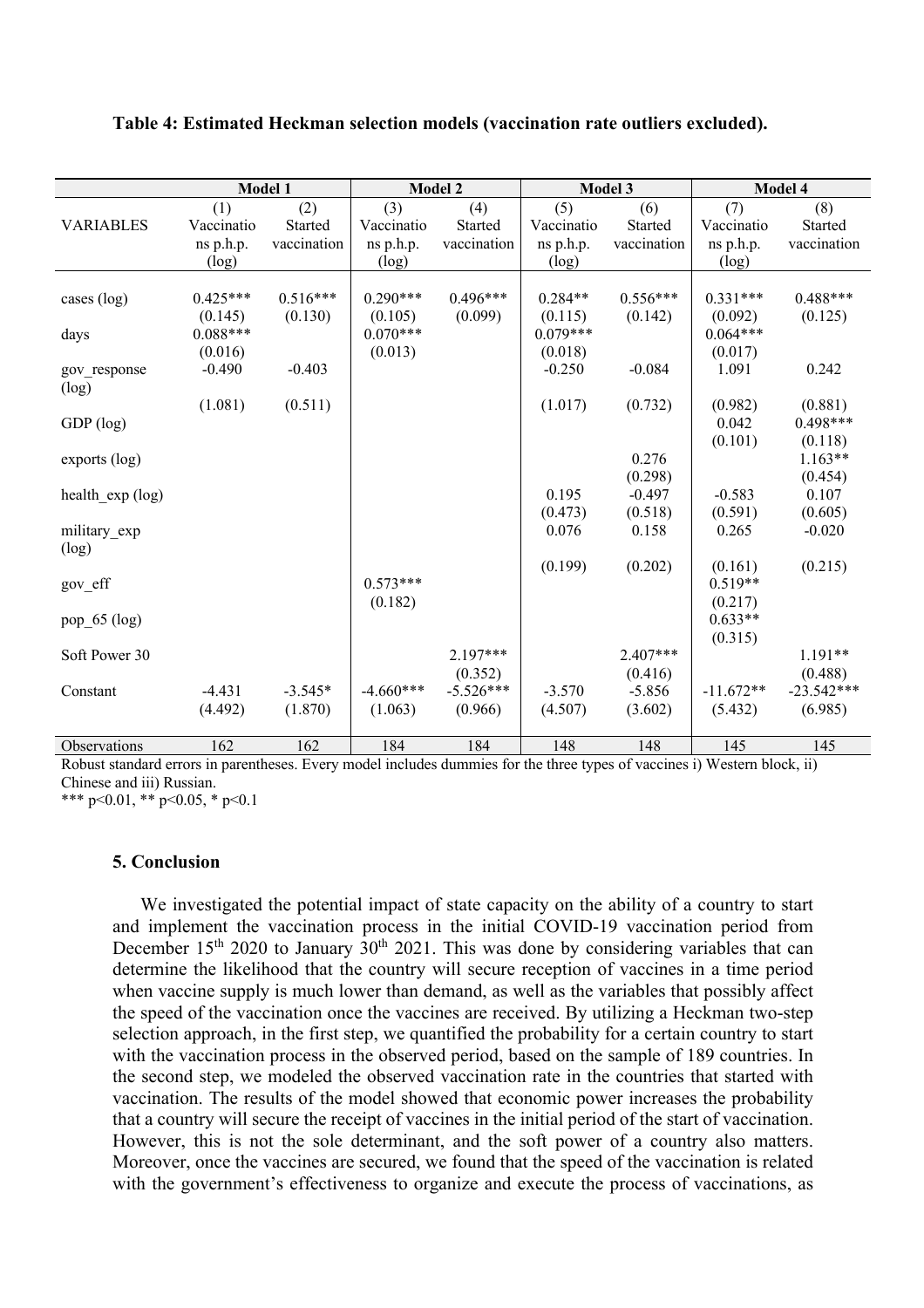well as the time of the realization of the process. On the other hand, the country's policy response, total health expenditures, military expenditures, and proportion of the population above 65 years age are not significant. We also performed robustness checks, which were in line with the baseline results.

These results put a new light on the already known wisdom that the role of the state is crucial in a severe crisis, such as world wars, systemic economic crisis and pandemics. This particular time, during the COVID-19 pandemic, the vaccine rollout is a game changer as it reduces the health risks and directly impacts the speed and extent of economic recovery. Therefore, all countries around the world entered in a strong competition for vaccine receipt and implementation of the vaccination process in the initial period, which was characterized also by the non-functioning of the COVAX system, the global response system which was created with the aim to secure fair distribution of the vaccines in the countries around the world. In this aspect, the results of this paper are a stark reminder for the need for transparent and fair global response regarding fair and equitable availability of vaccines to every country.

## **References**

Acemoglu, D., García-Jimeno, C. and Robinson, J.A., 2015. State capacity and economic development: A network approach. American Economic Review, 105(8), pp.2364-2409.

Besley, T. and Persson, T., 2010. State capacity, conflict, and development. *Econometrica*, *78*(1), pp.1-34.

Cingolani, L., 2018. The role of state capacity in development studies. Journal of Development Perspectives, 2(1-2), pp.88-114.

Cingolani, L., Thomsson, K. and De Crombrugghe, D., 2015. Minding Weber more than ever? The impacts of state capacity and bureaucratic autonomy on development goals. World Development, 72, pp.191-207.

Hanson, J.K. and Sigman, R., 2013, September. Leviathan's latent dimensions: measuring state capacity for comparative political research. In APSA 2011 Annual meeting paper.

Heckman, J., 1974. Shadow prices, market wages, and labor supply. Econometrica: journal of the econometric society, pp.679-694.

Kacziba, P., 2020. Political Sources of Hungarian Soft Power. Politics in Central Europe, 16(s1), pp.81-111.

Khemani, S., 2019. What Is State Capacity?. *World Bank Policy Research Working Paper*, (8734).

Lee, S.Y. and Whitford, A.B., 2009. Government effectiveness in comparative perspective. Journal of Comparative Policy Analysis, 11(2), pp.249-281.

LAI, H., 2019. Soft Power Determinants in the World and Implications for China. The Copenhagen Journal of Asian Studies, 37(1), pp.8-35.

Nye Jr, J.S., 2004. Soft power: The means to success in world politics. Public affairs.

Nye, J.S., 2011. The future of power. Public Affairs.

Rutland, P. and Kazantsev, A., 2016. The limits of Russia's 'soft power'. Journal of Political Power, 9(3), pp.395-413.

Stojkoski, V., Utkovski, Z., Jolakoski, P., Tevdovski, D. and Kocarev, L., 2020. The socioeconomic determinants of the coronavirus disease (COVID-19) pandemic. arXiv preprint arXiv:2004.07947.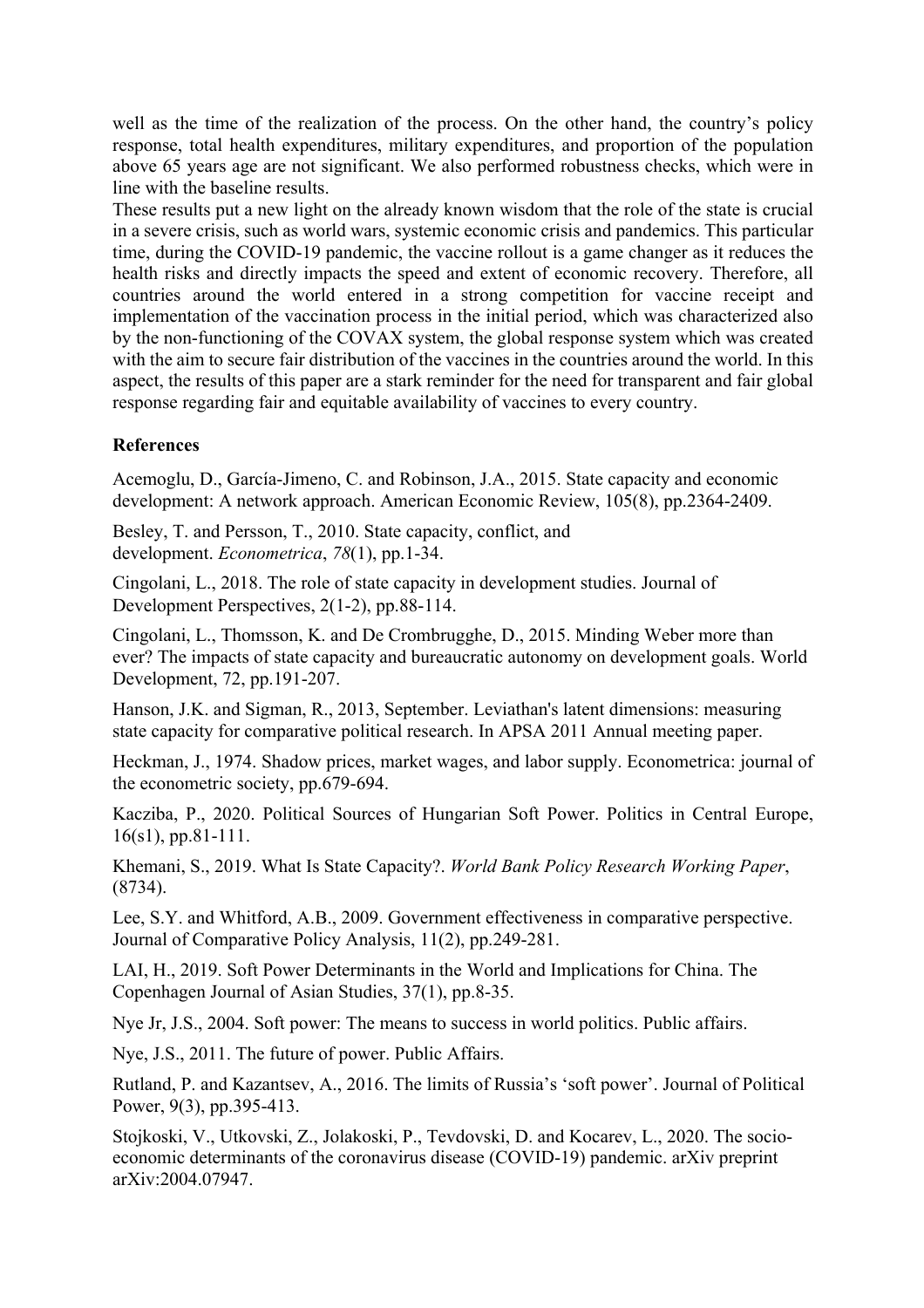Williams, M.J., 2018. Beyond state capacity: bureaucratic performance, policy implementation and reform. Journal of Institutional Economics, pp.1-19.

Winship, C. and Mare, R.D., 1992. Models for sample selection bias. Annual review of sociology, 18(1), pp.327-350.

## **Appendix**

|  | Table A1: Data sources and description of variables. |  |  |  |
|--|------------------------------------------------------|--|--|--|
|--|------------------------------------------------------|--|--|--|

| Variable                            | Code         | <b>Definition</b>                                                                                                                                                                                                                        | <b>Data Source</b>                                                                      | <b>Note</b>                     |
|-------------------------------------|--------------|------------------------------------------------------------------------------------------------------------------------------------------------------------------------------------------------------------------------------------------|-----------------------------------------------------------------------------------------|---------------------------------|
| COVID-19 cases p.m.p                | cases        | Confirmed COVID-19 cases per million<br>population                                                                                                                                                                                       | Our World in Data,<br>Coronavirus                                                       | Measured in<br>logs             |
| Started vaccination                 |              | Indication whether the country has started<br>with the vaccination procedure.                                                                                                                                                            | Our World in Data,<br>Coronavirus                                                       | Binary                          |
| Vaccinations p.h.p                  |              | COVID-19 vaccination does administered<br>per hundred people                                                                                                                                                                             | Our World in Data,<br>Coronavirus                                                       | Measured in<br>logs             |
| Government response                 | gov response | Oxford's daily government response index<br>measures the variation in daily<br>government responses to COVID-19.                                                                                                                         | Oxford COVID-19<br>Government<br>Response Tracker,<br>Blavatnik School of<br>Government | Measured in<br>log <sub>s</sub> |
| Days                                | days         | Number of days between the first vaccine<br>and last available data for vaccinations<br>p.h.p.                                                                                                                                           | Our World in Data.<br>Coronavirus                                                       |                                 |
| <b>GDP</b>                          | gdp          | GDP at purchaser's prices is the sum of<br>gross value added by all resident<br>producers in the economy plus any<br>product taxes and minus any subsidies not<br>included in the value of the products.                                 | WDI, World Bank                                                                         | Measured in<br>logs             |
| GDP per capita, PPP                 | gdp_pc_ppp   | This indicator provides per capita values<br>for gross domestic product (GDP)<br>expressed in current international dollars<br>converted by purchasing power parity<br>(PPP) conversion factor.                                          | WDI, World Bank                                                                         | Measured in<br>logs             |
| Exports (% of GDP)                  | exports      | Exports of goods and services represent<br>the value of all goods and other market<br>services provided to the rest of the world.                                                                                                        | WDI, World Bank                                                                         | Measured in<br>logs             |
| Health expenditures (%<br>of GDP)   | health exp   | Level of current health expenditure<br>expressed as a percentage of GDP.                                                                                                                                                                 | WDI, World Bank                                                                         | Measured in<br>logs             |
| Military expenditures (%<br>of GDP) | military exp | Military expenditures data from SIPRI are<br>derived from the NATO definition, which<br>includes all current and capital<br>expenditures on the armed forces.                                                                            | WDI, World Bank                                                                         | Measured in<br>logs             |
| Government<br>effectiveness         | gov eff      | Captures perceptions of the quality of<br>public services, civil<br>service and the degree of its independence<br>from political<br>pressures, quality of policy formulation<br>and implementation, and credibility of the<br>government | WGI, World Bank                                                                         |                                 |
| Population (65+, % of               |              | Population ages 65 and above as a                                                                                                                                                                                                        |                                                                                         | Measured in                     |
| total)<br>Soft Power 30             | pop_65       | percentage of the total population.<br>Soft power is the ability to attract and co-<br>opt, rather than coerce (in contrast to hard<br>power).                                                                                           | WDI, World Bank<br>Soft Power 30                                                        | logs<br><b>Binary</b>           |